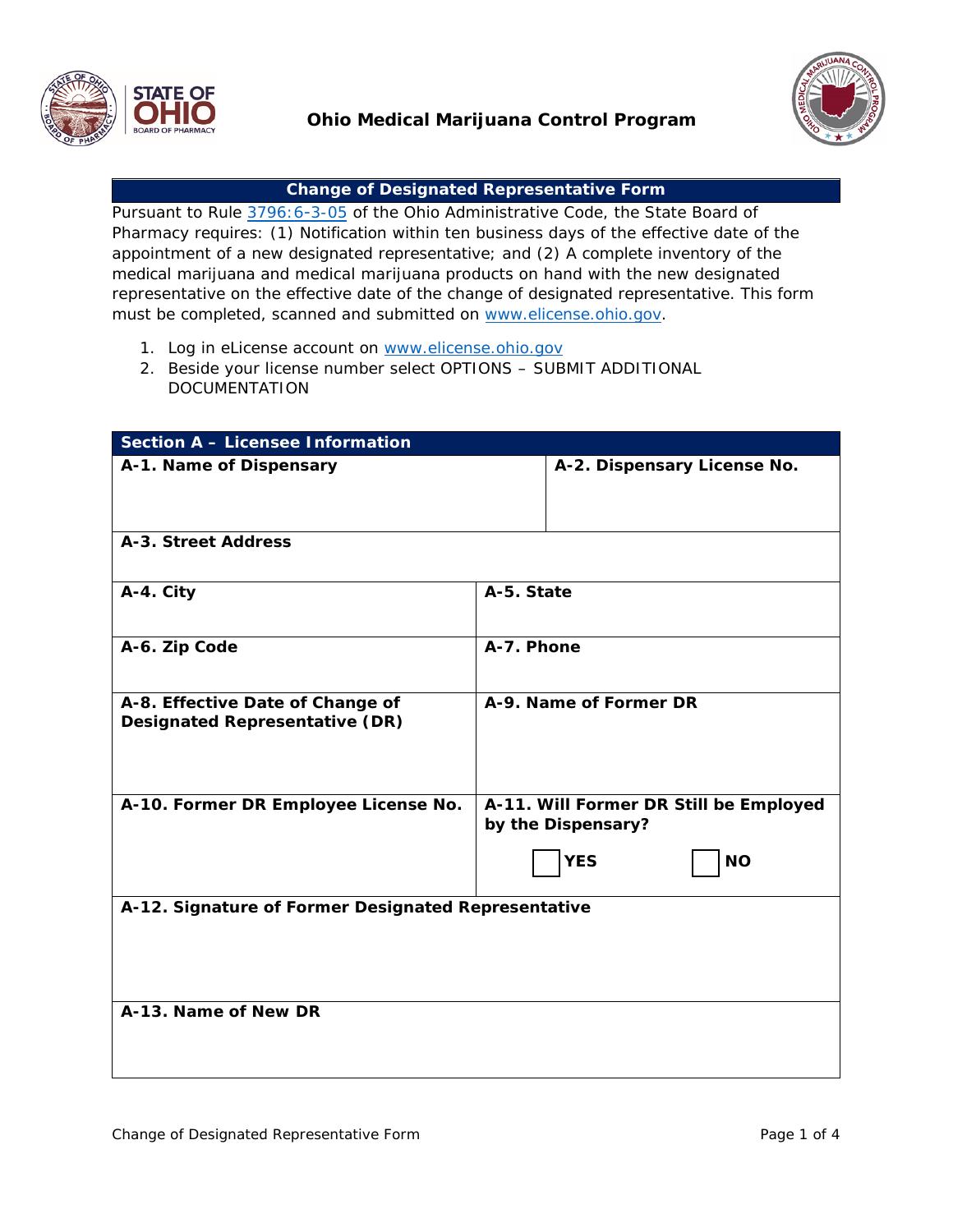



| A-14. Employee License No. of New DR $\vert$ A-15. Email Address of New DR |  |
|----------------------------------------------------------------------------|--|
|                                                                            |  |
|                                                                            |  |

| Part B - Designated Representative Legal and Disciplinary Questions                                                                                                                                                                                                                                                                                                                                                                                                        |     |    |  |  |  |  |
|----------------------------------------------------------------------------------------------------------------------------------------------------------------------------------------------------------------------------------------------------------------------------------------------------------------------------------------------------------------------------------------------------------------------------------------------------------------------------|-----|----|--|--|--|--|
| To be completed by the new designated representative (DR) of the dispensary.                                                                                                                                                                                                                                                                                                                                                                                               |     |    |  |  |  |  |
|                                                                                                                                                                                                                                                                                                                                                                                                                                                                            | Yes | No |  |  |  |  |
| B-1. Has the individual ever been denied a license by the Drug<br>Enforcement Administration or appropriate issuing body of any<br>state or jurisdiction, or is such action pending?                                                                                                                                                                                                                                                                                       |     |    |  |  |  |  |
| B-2. Has the individual ever been the subject of an<br>investigation or disciplinary action by the Drug Enforcement<br>Administration or appropriate issuing body of any state or<br>jurisdiction that resulted in the surrender, suspension,<br>revocation, or probation of the individual's license or<br>registration?                                                                                                                                                  |     |    |  |  |  |  |
| B-3. Has the individual ever been the subject of a disciplinary<br>action by the Drug Enforcement Administration or appropriate<br>issuing body of any state jurisdiction that was based in whole or<br>in part, on the Applicant's prescribing, dispensing, diverting,<br>administering, storing, personally furnishing, compounding,<br>supplying, or selling a controlled substance or other dangerous<br>drug (i.e. prescription drug), or is any such action pending? |     |    |  |  |  |  |
| B-4. By checking "Yes," this individual agrees to be enrolled in<br>the Retained Applicant Fingerprint Database (Rapback).                                                                                                                                                                                                                                                                                                                                                 |     |    |  |  |  |  |
| B-5. Has the individual been the subject of an action resulting in<br>sanctions, disciplinary actions, or civil monetary penalties being<br>imposed relating to a registration, license, provisional license or<br>any other authorization to cultivate, process, or dispense<br>medical marijuana in any state?                                                                                                                                                           |     |    |  |  |  |  |
| B-6. Has the individual been<br>the subject<br>civil<br>of<br>a<br>or<br>administrative<br>action relating<br>to a<br>registration,<br>license,<br>provisional license or authorization to cultivate, process, or<br>dispense medical marijuana in any state?                                                                                                                                                                                                              |     |    |  |  |  |  |
| B-7. Has the individual been accused of obtaining a registration,<br>license, provisional license or other authorization to operate as<br>a cultivator, processor, or dispensary of medical marijuana in<br>any jurisdiction by fraud, misrepresentation, or the submission<br>of false information?                                                                                                                                                                       |     |    |  |  |  |  |
| B-8. Has civil or administrative action been taken against the<br>individual under the laws of Ohio or any other state, the United<br>States or a military, territorial or tribal authority, relating to the<br>individual's profession or occupation?                                                                                                                                                                                                                     |     |    |  |  |  |  |
|                                                                                                                                                                                                                                                                                                                                                                                                                                                                            | Yes | No |  |  |  |  |
| B-10. Has the individual ever been convicted of, or are charges<br>pending for, any other felony offense under state or federal law?                                                                                                                                                                                                                                                                                                                                       |     |    |  |  |  |  |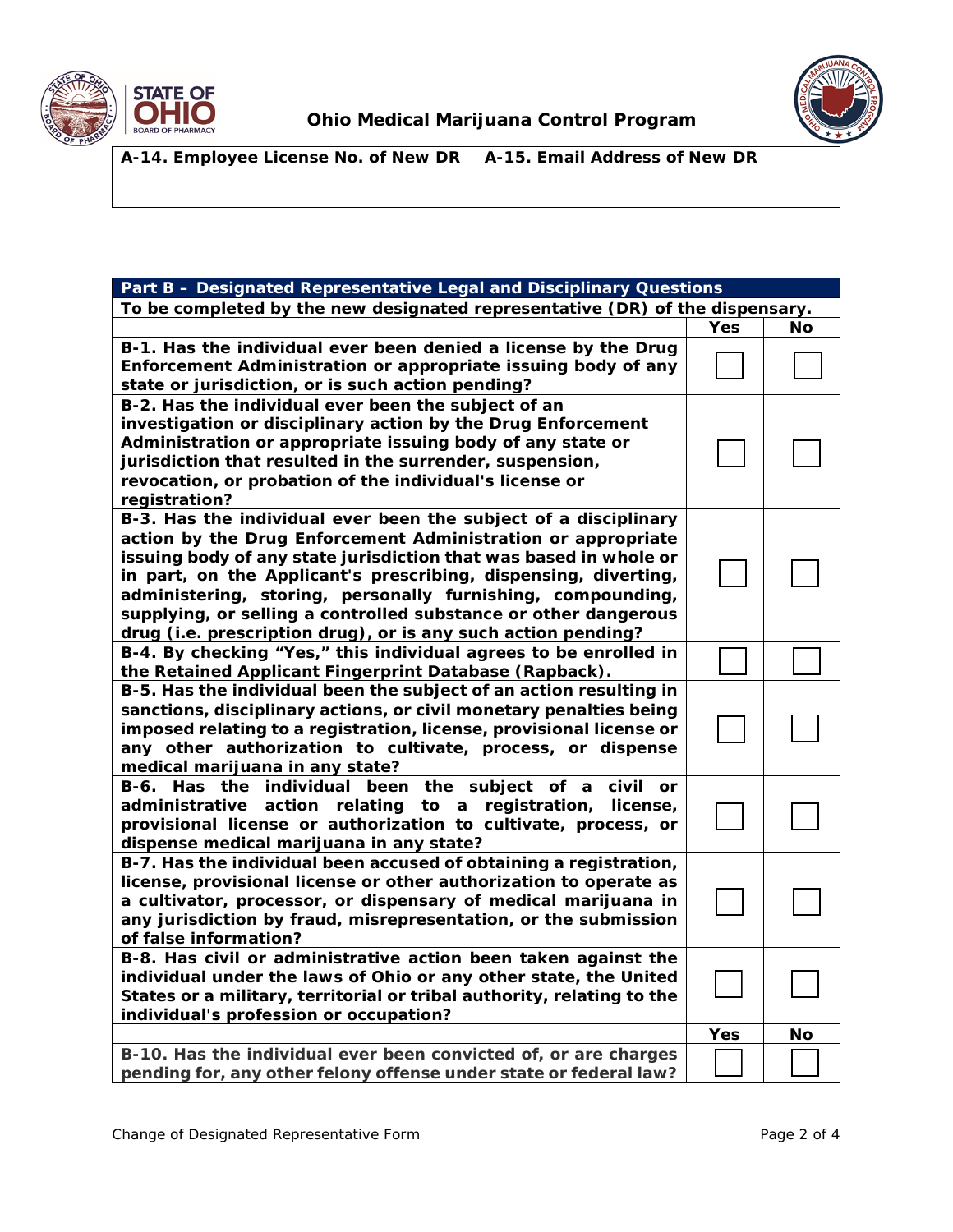



| B-11. Has the individual ever been convicted of, or are charges<br>pending for, a crime (felony or misdemeanor) involving an act<br>of moral turpitude?                                                                                                                                                                                                                                                                                                                     |  |
|-----------------------------------------------------------------------------------------------------------------------------------------------------------------------------------------------------------------------------------------------------------------------------------------------------------------------------------------------------------------------------------------------------------------------------------------------------------------------------|--|
| B-12. Has this individual ever been disciplined by the State of                                                                                                                                                                                                                                                                                                                                                                                                             |  |
| Ohio Board of Pharmacy or any other licensing body?                                                                                                                                                                                                                                                                                                                                                                                                                         |  |
| B-13. Has the individual ever been denied a license by the Drug<br>Enforcement Administration or appropriate issuing body of any<br>state or jurisdiction, or is such action pending?                                                                                                                                                                                                                                                                                       |  |
| B-14. Has the individual ever been the<br>subject of<br>an<br>investigation or disciplinary action by the Drug Enforcement<br>Administration or appropriate issuing body of any state or<br>jurisdiction that resulted in the surrender, suspension,<br>or probation<br>of the<br>individual's<br>revocation,<br>license<br><b>or</b><br>registration?                                                                                                                      |  |
| B-15. Has the individual ever been the subject of a disciplinary<br>action by the Drug Enforcement Administration or appropriate<br>issuing body of any state jurisdiction that was based in whole or<br>in part, on the Applicant's prescribing, dispensing, diverting,<br>administering, storing, personally furnishing, compounding,<br>supplying, or selling a controlled substance or other dangerous<br>drug (i.e. prescription drug), or is any such action pending? |  |
| B-16. Has the individual been the subject of an action resulting<br>in sanctions, disciplinary actions or civil monetary penalties<br>being imposed relating to a registration, license, provisional<br>license or any other authorization to cultivate, process, or<br>dispense medical marijuana in any state?                                                                                                                                                            |  |
| B-17. Has the individual been the subject to a civil or<br>administrative action relating to a registration, license,<br>provisional license or authorization to cultivate, process, or<br>dispense medical marijuana in any state?                                                                                                                                                                                                                                         |  |
| B-18. Has the individual been accused<br>of obtaining a<br>registration, license, provisional license or other authorization<br>to operate as a cultivator, processor, or dispensary of medical<br>marijuana in any jurisdiction by fraud, misrepresentation, or the<br>submission of false information?                                                                                                                                                                    |  |
| B-19. Has civil or administrative action been taken against the<br>individual under the laws of Ohio or any other state, the United<br>States or a military, territorial or tribal authority, relating to the<br>individual's profession or occupation?                                                                                                                                                                                                                     |  |

| If yes to any question above, provide the following: |                                |                                     |                                   |                    |                                                                           |                                                                                                   |
|------------------------------------------------------|--------------------------------|-------------------------------------|-----------------------------------|--------------------|---------------------------------------------------------------------------|---------------------------------------------------------------------------------------------------|
| <b>Name</b><br><b>of</b><br>Case                     | <b>Docket</b><br><b>Number</b> | Nature of<br>Charge or<br>Complaint | Date of<br>Charge or<br>Complaint | <b>Disposition</b> | Name and<br>Address of the<br>Administrative<br>Agency<br><b>Involved</b> | <b>Jurisdictional</b><br>Court<br>(Specify<br>Federal,<br>State and/or<br>local<br>Jurisdictions) |
|                                                      |                                |                                     |                                   |                    |                                                                           |                                                                                                   |